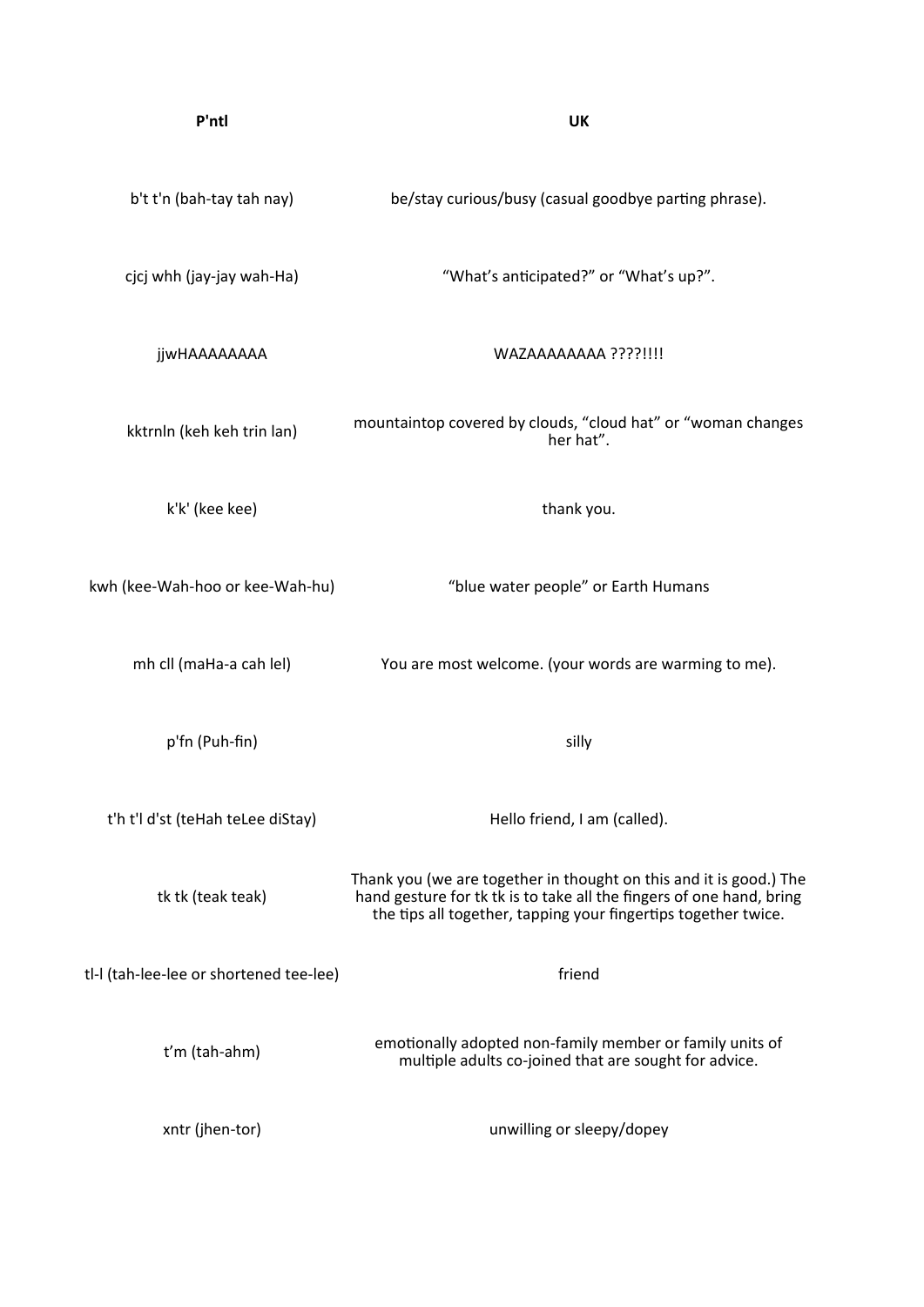| dkyw (dok-ya-wea)               | first glimmer of sunrise.                                                                                        |
|---------------------------------|------------------------------------------------------------------------------------------------------------------|
| t'ch (ta-Cha)                   | ground and roasted legume-type bean drink with a deep dark<br>flavored natural sweetener (a wild black "honey"). |
| jn pst t (jay-nah pose-tay tah) | translates loosely as "Will you join with me."                                                                   |
| Dj (djoo or /dˈjü/)             | good, pleasant (sometimes wanted or desired goodness.)                                                           |
|                                 |                                                                                                                  |
| Jn pst t (jay-nah pose-tay tah) | Will you join with me?                                                                                           |
| Kwh (kee-Wah-hu)                | Blue Water People (We the Earth people)                                                                          |
|                                 | The P'nti individuals in contact with Earth humans (kee-Wah-hu)<br>perpetually receive telepathic requests.      |
| ???                             | "Who will take my hand ?" Asking for help at a difficult task.                                                   |
| t'h t'l (teHah teLee)           | Hello friend                                                                                                     |
| Jptdy (Geepatadayoo)            | Neologism                                                                                                        |
| Dk slt (dok sa-lee-tee)         | The sun is at its apex                                                                                           |
| T'ch mn (Ta-cha mah-naya)       | Tea i want (literally)                                                                                           |
| w db db (we dob dob)            | "a little something something" (to eat)                                                                          |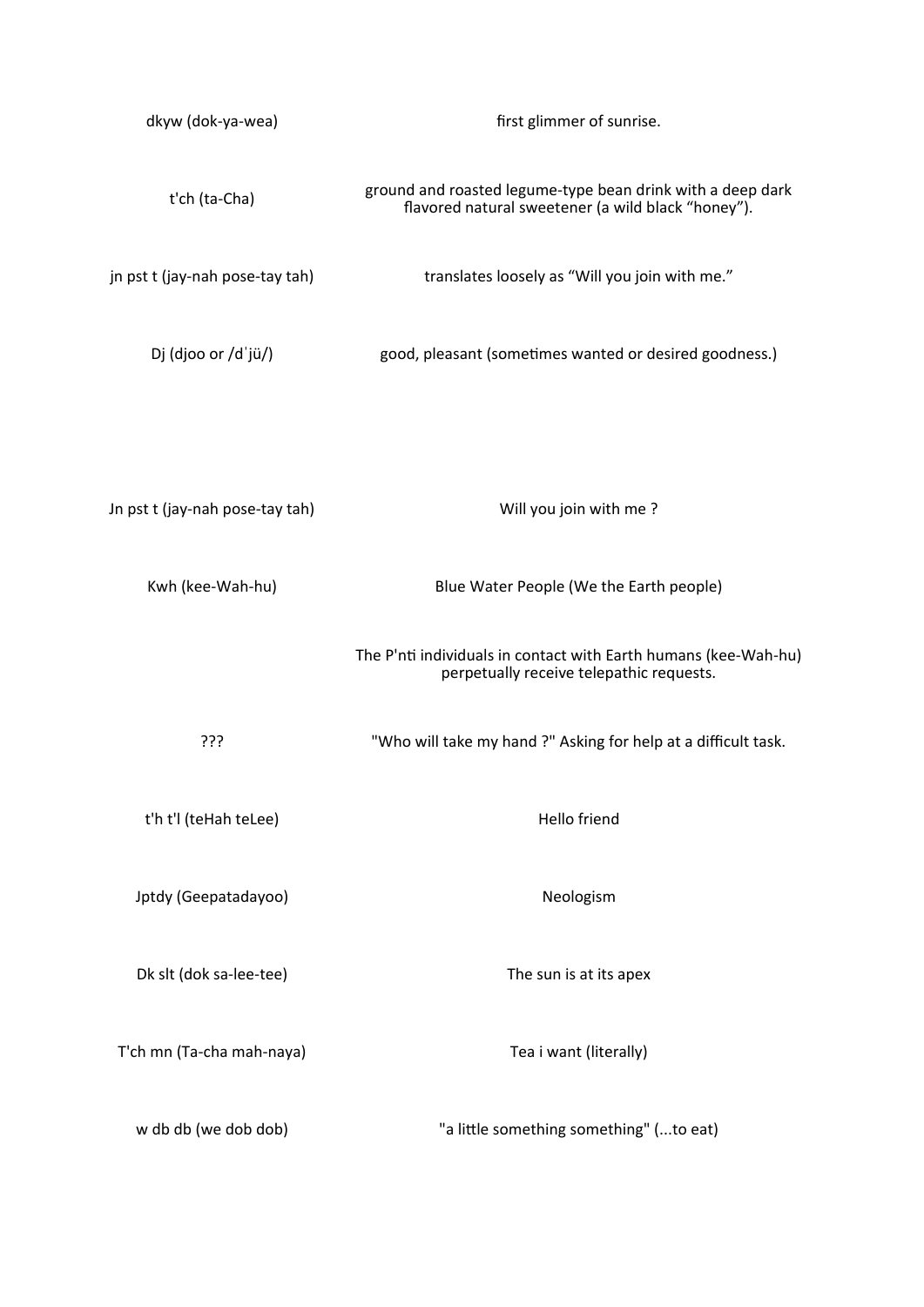M db nh ynmh (Me dob naHa yanma) me/I something not liked (in) my mouth

M db th ynmh (Me dob thea yanma) me/i something wanted/desired/liked (in) my mouth.

Jnmh (Jahn MAH) "Be one with me / Merge with me"

Vtjme (AH vay taj) "Grace me or Honor me with joining with you."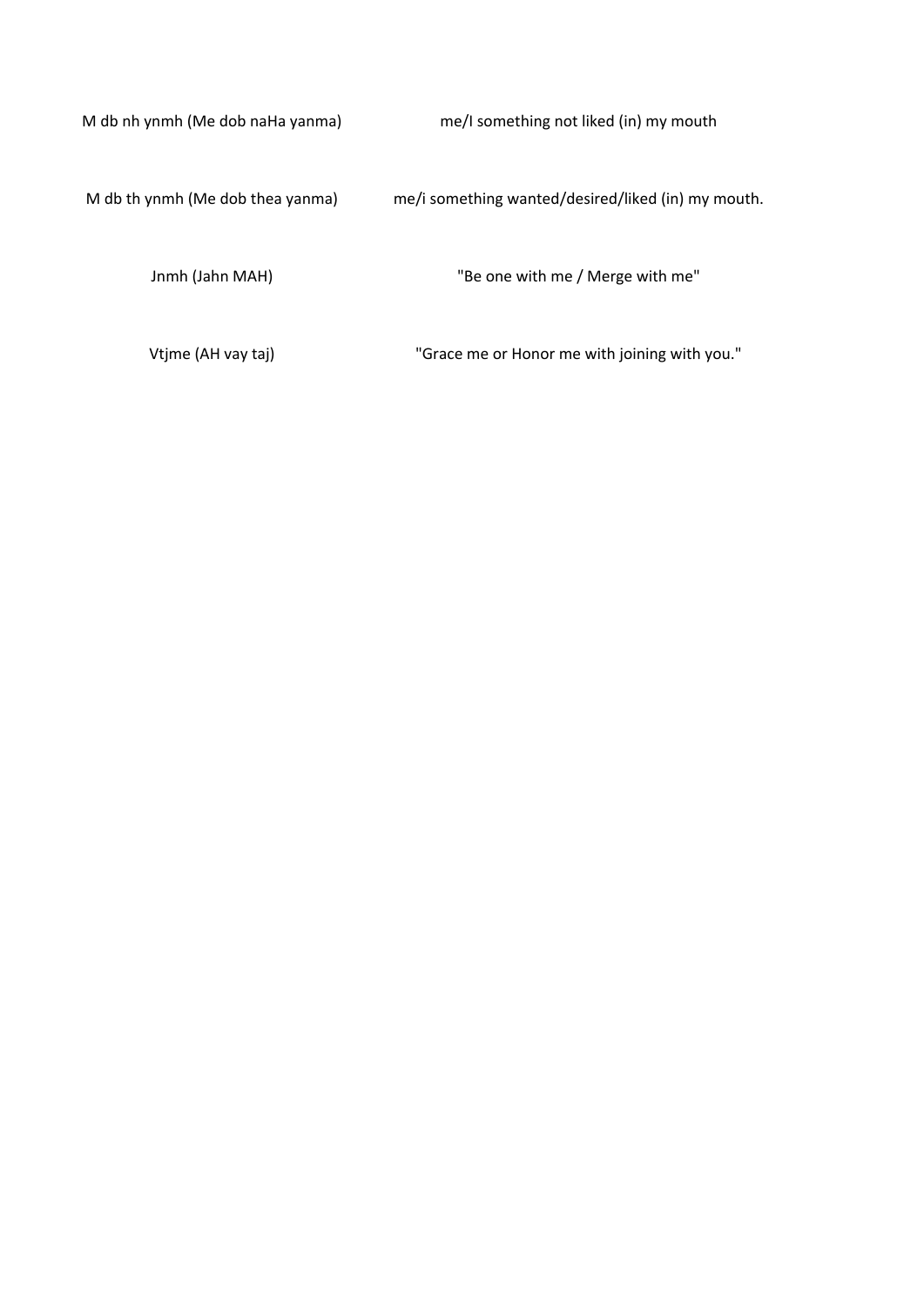**Note FR**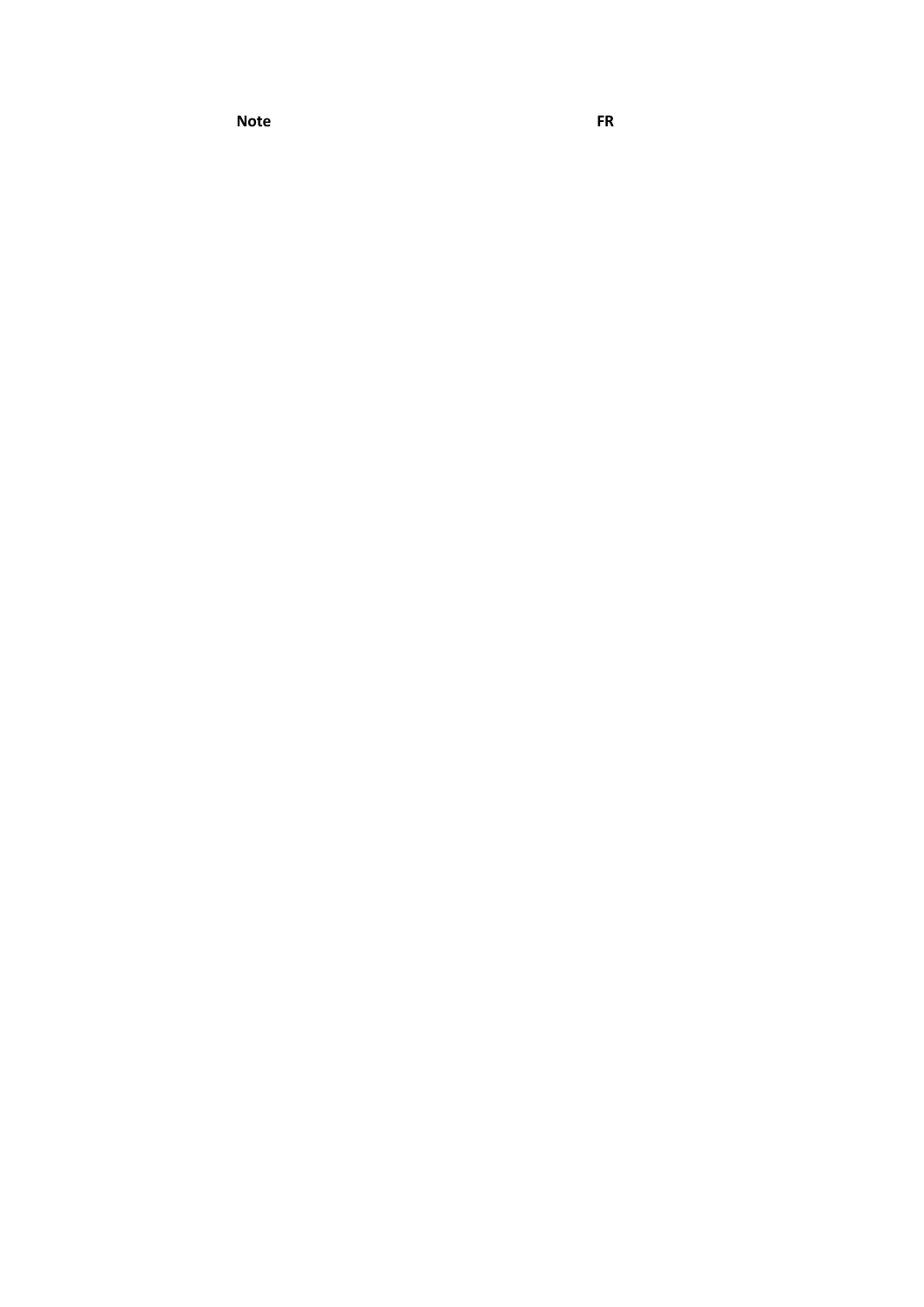## **FROM TWITTER**

Viens-tu avec moi ? "Qui me prendra la main ?" (Demande d'aide). Bonjour ami Néologisme "(greeting) " Le soleil est à son zénith Du thé je veux. Thought combined with the telepathic image of 2 individuals' intertwined fingers Le peuple de l'eau bleue (Nous les humains de la Terre) Vous savez alors que vous avez été "Kwhé" (kee-Wah-houé) Les individus P'nti en contact avec les humains de la Terre (dits les kii-Wah-hou) reçoivent perpétuellement des sollicitations télépathiques. Means "I'm hungry" and reveals the importance of tea in the P'nti culture. As P'nti crews back from missions were asking for a snack. "un petit quelque chose quelque chose"...(à manger)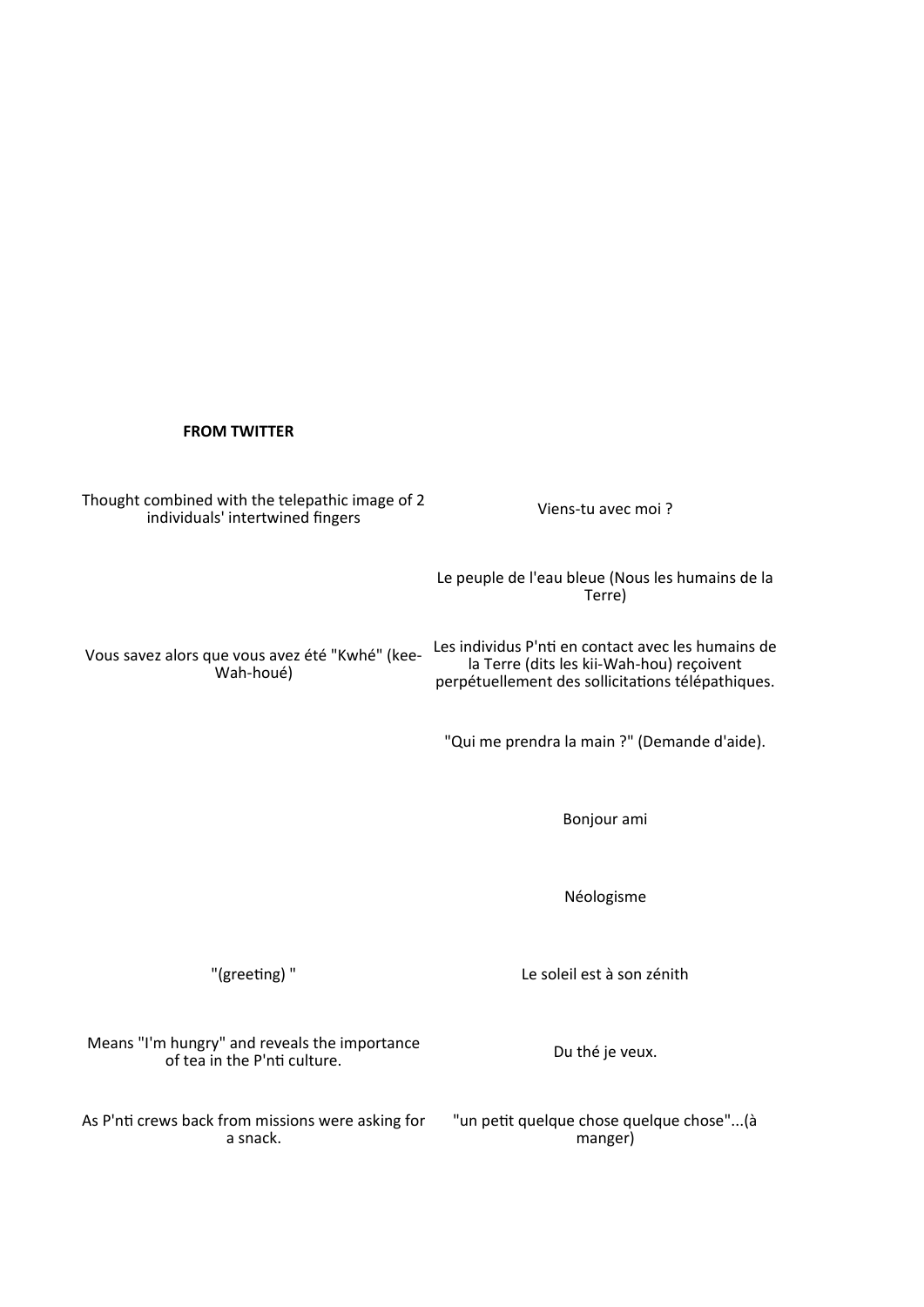Moi/je quelque chose non apprécié (dans) ma bouche

Moi/je quelque chose voulu/désiré/apprécié (dans) ma bouche

First of two common ways to request someone speak with you telepathically

"Sois avec moi/Fusionne avec moi"

Second of two common ways to request someone "Fais moi la grace/l'honneur de me laisser me speak with you telepathically

joindre à toi."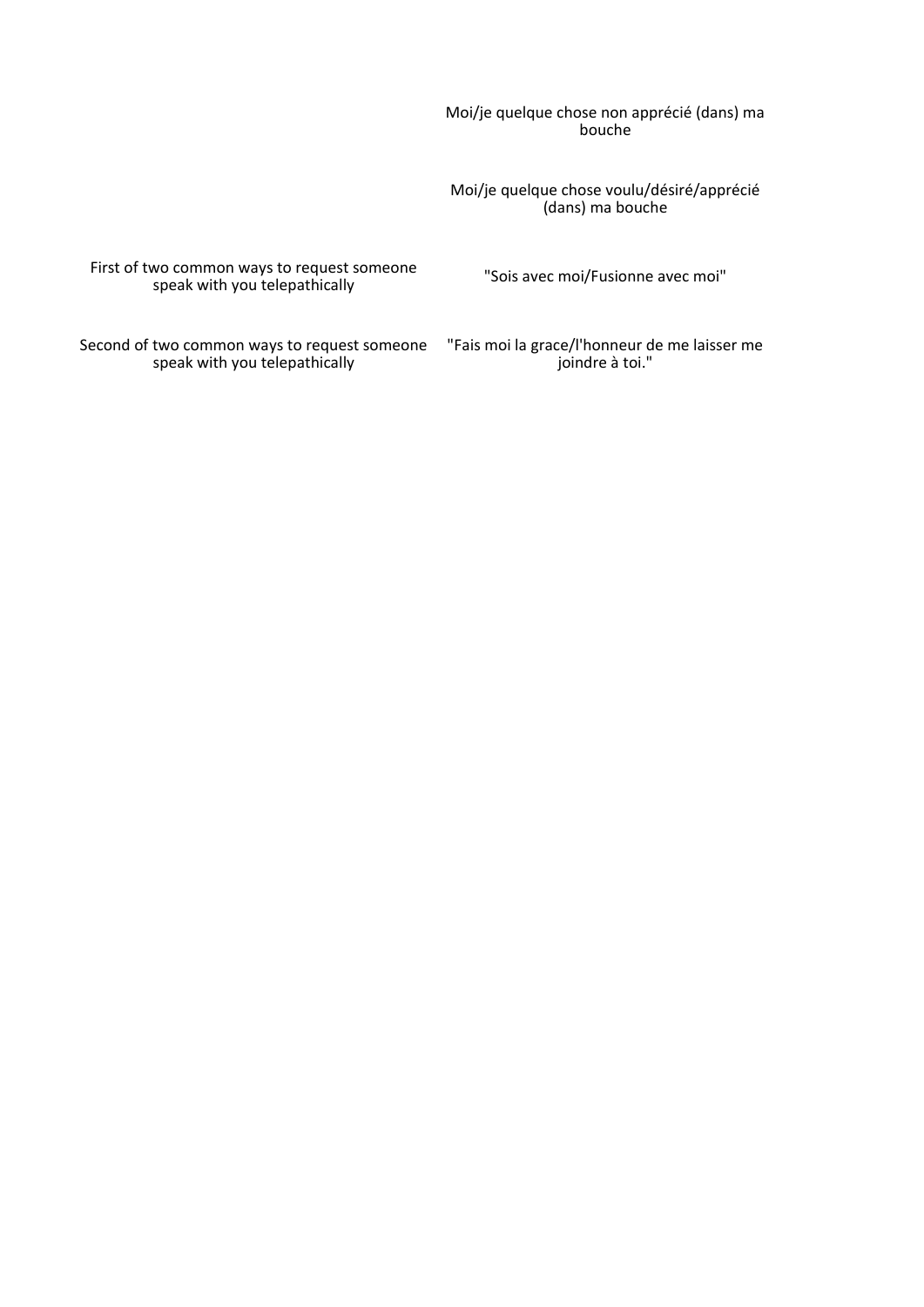**Remarque**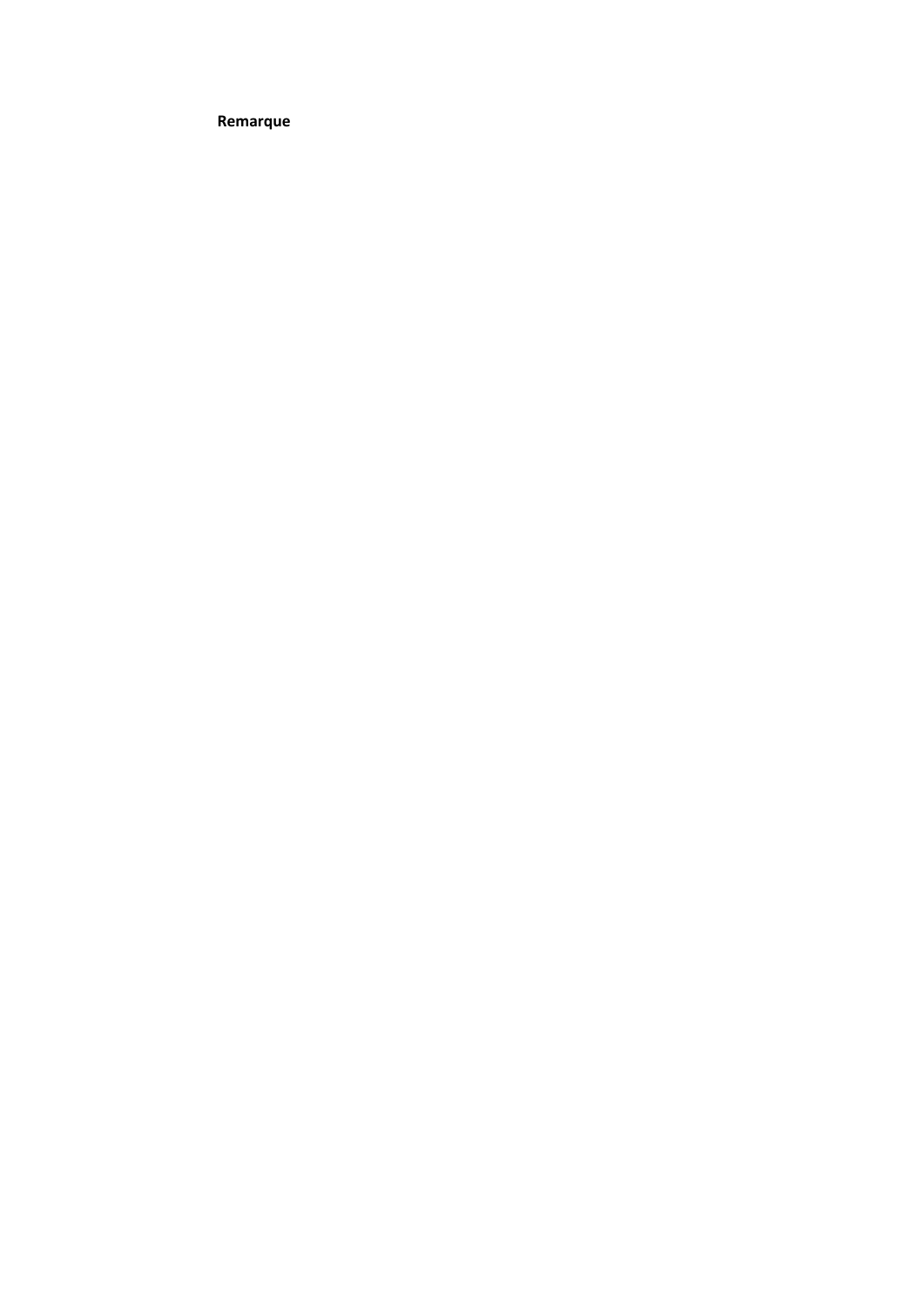Pensée associant l'image de doigts entremélés de 2 personnes

(Salutation)

Signifie "J'ai faim", et révèle l'importance du thé dans la culture P'nti.

Alors que des équipes revenaient de missions et réclamaient un encas.